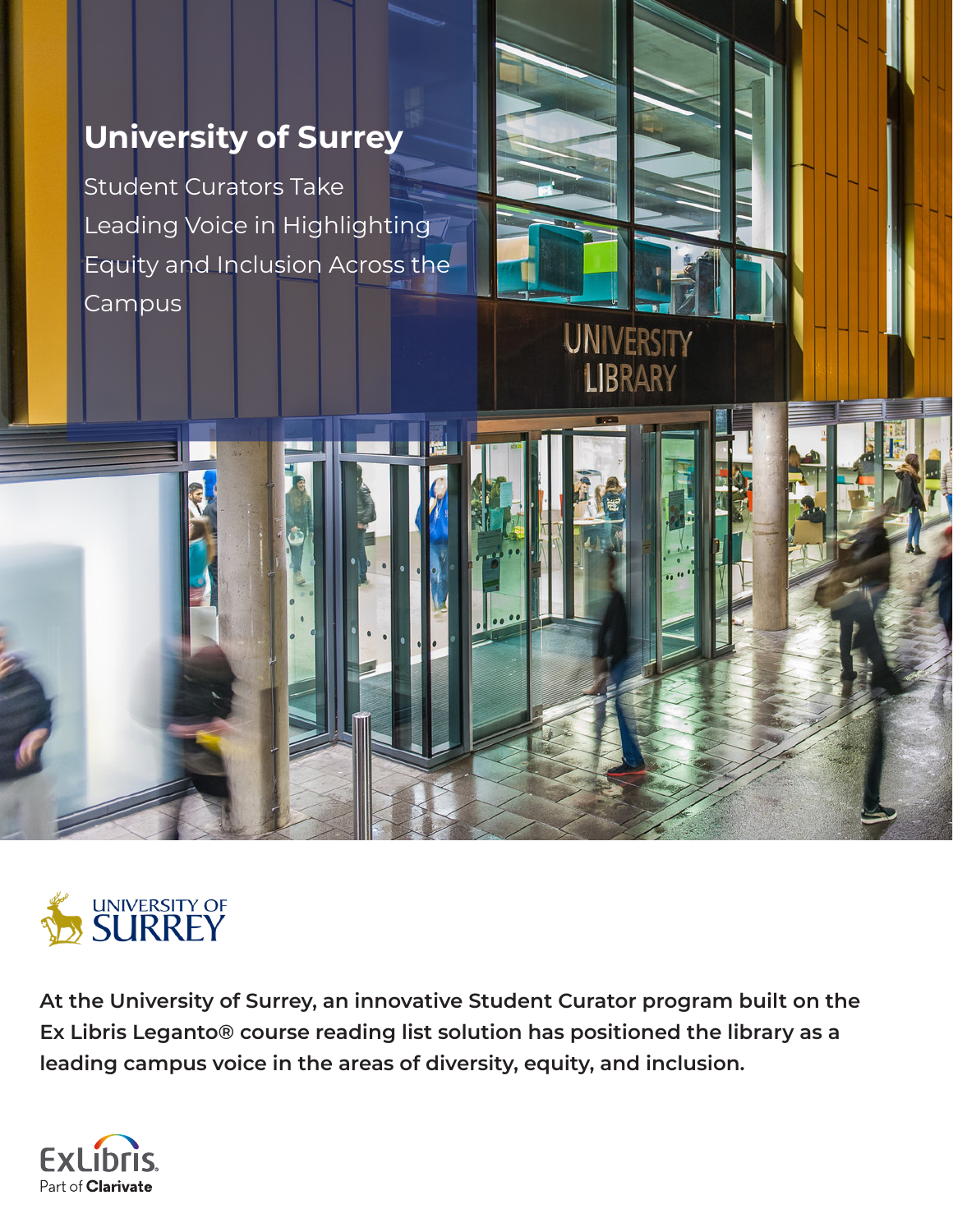*"After the curation is over, the output lives on.…The lists and resources are used after the fact in all kinds of ways, so the students leave a lasting legacy."* Catherine Stephen, University of Surrey



#### **About the University of Surrey**

For over 50 years, the University of Surrey has been imagining what a better world would look like and doing the work to make it happen. With a diverse student body including more than 33% international students and 40% identifying themselves as black or minority, the Department of Library and Learning Services is committed to inclusive approaches to academic and personal development. It pursues a variety of programs and services both formal and informal, many in partnership with the University of Surrey Students' Union.

#### More Relevance for the Library

'How can we make the library come to life, and how can we make it relevant to students?' Catherine Stephen, Associate Director of Education and Research of the University of Surrey library, has a history of looking outside conventional library roles and asking questions such as these. The answers led to a unique initiative, run by the library in partnership with the Students' Union. Under the **[Student Curator](https://library.surrey.ac.uk/student-curator) program, students bring their creativity,** curiosity, research skills, experiences, and unique voices to create themed displays, events, and collections of materials to share with the university community. Students draw from the library collection and have the opportunity to extend it as well.

The origin of the Student Curator initiative was Grow Your Library, an effort at student-driven collection building. 'It was giving away some of our power', explains Stephen, 'which is something the library wanted to do'. But library staff found telltale patterns in the results, as Stephen notes. 'We were seeing a lot of the same requests as well as indications that students weren't engaging with the existing collection'.

Efforts to mark national awareness months left the team uncomfortable. Initiatives were seasonal, running annually at a specific point in the year and trying to make the most of yearend budgets. 'We started thinking, we have October, which is Black History Month, and February is LGBT Month', explains Stephen. 'What about all the other areas that don't have a month or week? How can we explore all year round and make sure we're not just being tokenistic? How can we be certain that we're representing all the different voices? That's when we came up with the idea that we could have students celebrating what the library already has and could give them the opportunity to add to the collection in their own way'.

### A Lasting Legacy with Leganto

Since 2020, the library has been using the Ex Libris Leganto course reading list solution for academic classes (after switching from Talis Aspire). The solution enables users to select library and non-library resources, organize them, and make them readily available to others, so it was a natural fit for the Student Curator initiative. The library learned that through the use of Leganto, the student projects were more than a 'one-and-done' activity. 'After the curation is over, the output lives on', declares Stephen. 'We keep the [reading lists](https://readinglists.surrey.ac.uk/leganto/readinglist/lists/5259695060002346?institute=44SUR_INST&auth=SAML), along with any multimedia or other items that the curators added to the collection. The lists and resources are used after the fact in all kinds of ways, so the students leave a lasting legacy'.